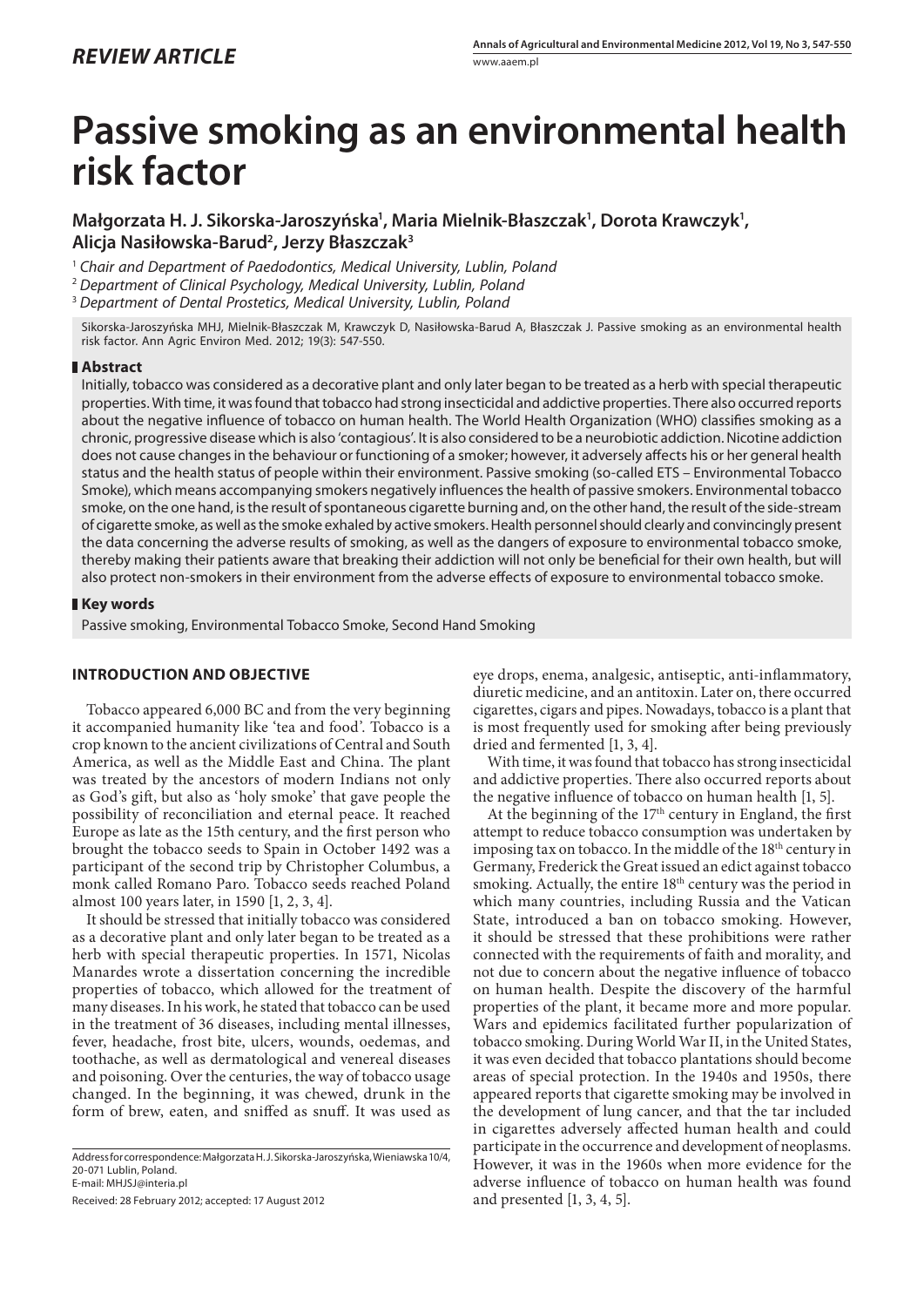**State of knowledge.** Nowadays, smoking is considered to be one of the unhealthiest of human behaviours and the most hazardous of addictions. The World Health Organization classifies smoking as a chronic, progressive disease which is also 'contagious'. It is also considered to be a neurobiotic addiction. According to the definition issued by the WHO, a smoker is somebody who smokes at least one cigarette a day for at least 6 months [6]. The number of cigarettes smoked within one's lifetime and exposure to cigarette smoke is determined using a 'pack/year' index. One 'pack/year' equals 10 cigarettes a day for the period of one year [7]. In Poland, cigarette consumption is 3,650 cigarettes a person a year, and the average number of smoked cigarettes is about 20 a day [8, 9]. According to the WHO data, more than 4.9 million people die every year due to diseases resulting from cigarette smoking and using tobacco based products, as well as passive smoking [10, 11].

Nicotine addiction does not cause changes in the behaviour or functioning of a smoker; however, it adversely affects his or her general health status and the health status of people within their environment. Passive smoking (so called ETS – Environmental Tobacco Smoke), which means accompanying smokers negatively influences the health of passive smokers. Environmental tobacco smoke, on the one hand, is the result of spontaneous cigarette burning, and on the other hand, the result of side-stream of cigarette smoke, as well as the smoke exhaled by active smokers. It should also be noted that smokers who are in the company of active smokers are also considered to be passive smokers. It can be said that in case of these people the negative results of smoking are cumulated [12]. Oberg et al. observed that, worldwide, 40% of children, 33% of male non-smokers, and 35% of female non-smokers were exposed to second-hand smoke in 2004 [13]. At the same time, according to the WHO, it is not possible to declare any level of exposure to the environmental tobacco smoke to be safe. In places where smoking is forbidden, the concentration of nicotine in the air is lower than in places where people are allowed to smoke. However, even in places where smoking is forbidden, the level of nicotine in the air never equals 0. Recently, apart from second hand smoking, another term, third-hand smoking, is being used to describe a situation in which non-smokers move into apartments previously occupied by smokers, or buy a car from a smoker [14].

Smoking, as well as exposure to environmental tobacco smoke, in pregnancy adversely affects the development of the foetus. Children are exposed to ETS *in utero* through the umbilical cord bond. It should be stressed that the placenta does not constitute a barrier against tobacco smoke. Study results show that the ETS can be a factor in such complications as premature birth, lower birth weight (33-335g depending on the author), more frequent birth (by about 22%) of children with birth weight below 2,500 g, occurrence of birth defects, and smaller head circumference. The influence of environmental tobacco smoke probably contributes to foetuses being too small for their gestational age; however, the ETS was not found to contribute to the delay of intrauterine development. It has been confirmed that children born to mothers exposed to environmental tobacco smoke attain lower APGAR scale results. It has also been established that women infants exposed to second-hand tobacco smoking during pregnancy had their BMI index at the age of 2 and 3 years higher than their contemporaries, whose mothers were not passive smokers. At the same time, on the basis of many

years of observation of children exposed to environmental tobacco smoke *in utero*, it was found that passive smoking affected the functioning of the immunological system, probably by adversely influencing neurodevelopment; the occurrence of respiratory system diseases is also significantly higher after birth. It is supposed that the ETS affecting the foetus may facilitate the incidence of allergic disorders. However, it should be stressed that, to date, the results of epidemiological studies have not equivocally confirmed whether a mother's active smoking during pregnancy causes allergy in her child [15, 16, 17, 18, 19, 20, 21, 22, 23, 24, 25].

Exposure to environmental tobacco smoke, both in foetal life and after birth, contributes to the occurrence of diseases of the lower and higher airways, asthma, wheeze, lung lesions detectable in computer tomography, as well as lung function impairment [26, 27, 28, 29, 30, 31, 32]. In the case of passive smokers, the risk of the occurrence of chronic obstructive pulmonary disease is significantly higher. By 2020, this disease is probably going to be the top third cause of mortality [17, 33].

Recently, it has been suggested that the ETS contributes to the occurrence diabetes mellitus type 2 [34], multiple sclerosis [35], increases the possibility of the occurrence of pain in the abdominal cavity, joints, back and head [36]. In daughters of smoking mothers who smoked during pregnancy, or who were exposed to the ETS, the first period occurs later [37]. The results of other studies showed that there is a small-tomodest association between *in utero* exposure to tobacco smoke and reduced fertility [38].

Passive smoking increases the risk of occurrence of cardiovascular diseases. The ETS contributes to endothelial function impairment and increases the oxidative stress [39]. As demonstrated, significant exposure to the ETS is associated with the presence of an increased level of C – reactive protein (CRP) which, in turn, explain the relationship between second- hand smoking (SHS) and death due to cardiovascular reasons [13, 40].

There are also reports that exposure to environmental tobacco smoke influences the development of hard and soft oral tissues. Passive smoking contributes to alteration of the composition of the oral bacterial flora. The number of Streptococcus mutans and lactobacilli increases [41, 42]. It was found that in case of *in utero* exposure, as well as after birth, there was increased risk of early caries and deciduous teeth decay. It is worth noting that smoking by the father is less harmful than that by the mother [43, 44]. It was also demonstrated that smoking by household members, as well as second-hand exposure outside one's house, may contribute to the development of permanent teeth caries in adolescents [42, 45, 46, 47]. In the case of smokers, there is an increased risk of tooth loss, while it decreases in people who give up smoking. However, it is not clear whether the ETS affects tooth loss in non-smokers and, according to Arora et al., this requires further studies and confirmation [48].

Animal studies revealed the occurrence of cytoplasm and acinar cells nuclei involution, inflammatory infiltration, type I collagen accumulation in the stroma, and the increase of interacinar space filled with extracellular matrix which, in effect, leads to salivary glands function disorder [49]. It has also been observed that in passive smokers, the level of sIgA is decreased, amylase activity is increased, and the level of sialic acid in the whole stimulated saliva is also increased [50]. The results of other, 10-months-long studies, of children aged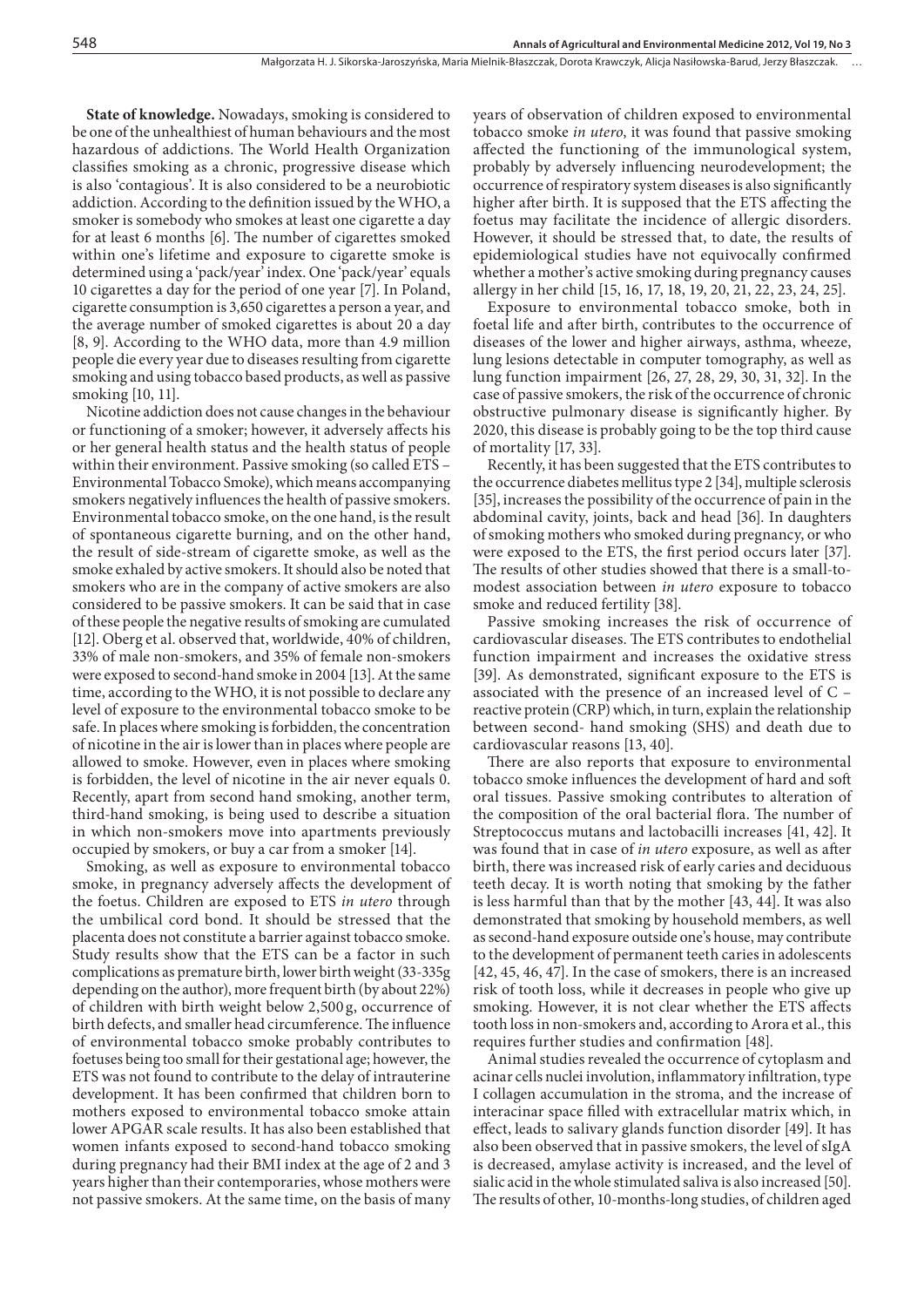3.5-5 years exposed to the ETS, showed that the levels of IgA and IgG in saliva were increased [51]. In other studies, it was observed that passive smoking contributes to the decrease of salivary pH, the rate of the secretion of saliva and its buffering abilities [50]. In case of children exposed to the ETS, the level of cotinine is increased and accompanied by lowered CAL (Clinical Attachment Level) [52]. In the case of passive smokers, the inflammatory response from the periodontal tissues is increased, and the risk of progression of periodontal diseases is also higher [53]. It was also found that environmental tobacco smoke impairs the final differentiation of keratinocytes [54], and contributes to increased gingival pigmentation, evaluated on the basis of the gingival pigmental index and digital oral photographs [55].

As already stated, cigarette smoking contributes to the occurrence of neoplasms. Reports have also appeared that the ETS is directly associated with lung cancer [56], and may contribute to higher risk of breast cancer in younger, primarily premenopausal women [57], as well as to the occurrence of pancreatic cancer [58]. However, it should be stressed that studies performed recently did not confirm the influence of passive smoking on the general risk of incidence of neoplasms, with pancreatic cancer being the only exception [59].

In the 1980s and 1990s, due to the results of experimental, clinical and epidemiological studies revealing the harmfulness of tobacco, there appeared new laws limiting smoking in public places, especially at work. The Framework Convention on Tobacco Control (FCTC) is the first international treaty concerning public health. It was issued after four years of negotiations among the WHO members. It was signed in 2004 by 192 countries, and its provisions were officially introduced in February 2005. The provisions of FCTC mainly concern the tobacco industry, the necessity for the labeling of tobacco products packaging, introduction of new taxes on tobacco products, and illegal trade and protection from exposure to tobacco smoke In 2005, the Oral Health Network of Tobacco Use Prevention and Cessation was established [60]. In 2008, a work group was formed in the European Parliament aimed at the introduction of a complete ban on the tobacco trade in the European Union by 2025. Guidelines included in the Healthy People 2010 Programme are meant to limit cigarette smoking. According to these guidelines, cigarette smoking frequency should drop to 12%. According to current Polish law, persons below 18 years of age are not allowed to purchase cigarettes. It should be stressed that cigarette vending machines and sales of single cigarettes are also illegal. It is also forbidden to advertise cigarettes on TV, radio, in the press, cinema, and on billboards. There is also a complete ban on smoking in hospitals, schools, universities, institutions, offices, theatres and cinemas, and a partial ban in restaurants and bars. There are warnings about the health hazards of smoking printed on cigarette packets. As a result of this campaign, a decrease of the incidence of lung cancer has been observed in young and middle-aged people [11, 61].

Nowadays, 12 types of smokers are distinguished, including 'childish smokers'. These are people smoking 'in hiding', in whom smoking evokes a sense of security due to memories from childhood. Smoking reminds them of one or both parents smoking at home and helps them come to grips with the passage of time. It can also be stated that such people feel well and safe in an environment with a relatively high concentration of cigarette smoke. Parents who smoke

and live in a house with high concentration level of cigarette smoke often make children start smoking at a very early age, thereby adopting negative, unhealthy behaviour. Despite the constant flow of information about the harmfulness of smoking from the mass media (newspapers, radio, television, the internet), doctors and dentists still have a very important role to play in anti-nicotine campaigns, convincing people about the negative influence of tobacco smoke on the state of their health. In the course of control visits, health personnel should clearly and convincingly present the data concerning the adverse results of smoking, as well as the dangers of exposure to environmental tobacco smoke [1, 11, 61, 62], thus, make their patients aware that breaking their addiction will not only be beneficial for their own health, but will also protect non-smokers in their environment from the adverse effects of exposure to environmental tobacco smoke.

#### **References**

- 1. Grzybowski A. Historia zainteresowań tytoniem i nikotynizmem do połowy XX wieku w Europie. (The history of Tobacco consumption and nicotine addiction in Europe until the middle of the XX<sup>th</sup> century.) Przegl Lek. 2005; 62(10): 1211-1214.
- 2. Borio G. http://www.tobacco.org/History/Tobacco\_History.html
- 3. Musk AW, De Klerk NH. History of tobacco and health. Respirology 2003;8: 286–290.
- 4. Randall VR. Tobacco, Health and the Law. http://academic.udayton. edu/health/syllabi/tobacco
- 5. Brusiło J. Palenie tytoniu antropologiczne ujęcie ludzkich uzależnień. (Tobacco smoking – antrhopological context of human dependence.) Przegl Lek. 2005; 62(10): 947-953.
- 6. Przewoźniak K, Zatoński W. In: Palenie tytoniu w dorosłej populacji Polski w latach 1974-1995. Zatoński W, Przewoźniak K (Eds.). Palenie tytoniu w Polsce: postawy, następstwa zdrowotne i profilaktyka. (Tobacco smoking in adult population in Poland in 1974-1995. Zatoński W, Przewoźniak K (Eds.). Tobecco smoking in Poland: Essentials, health consequences and prophylactics). M. Skłodowska-Curie Memorial Centre and Instytute of Oncology Warszawa; 1999, 129-163.
- 7. Prignot J. Quantification and chemical markers of tobacco exposure. Eur J Respir Dis. 1987; 70(1): 1-7.
- 8. Zatoński W, Przewoźniak K. Palenie tytoniu w Polsce. (Tobacco smoking in Poland.) Warszawa 1999.
- 9. Zatoński W. Rozwój sytuacji zdrowotnej w Polsce. (Development of the health situation in Poland.) Warszawa 2001
- 10. De Beyer J, Lovelace C, Yürekli A. Poverty and tobacco. Tob Control. 2001; 10: 210-211.
- 11. World Health Organization. The World Health Report: Reductioning Risk, Promoting Healthy Life. Geneva, World Health Organization 2002.
- 12. Sobczak A, Wardas W, Zielińska-Danch W, Szołtysek-Bołdys I. Biomarkery narażenia na dym tytoniowy. (Biomarkers of Tobacco smoke). Przegl Lek. 2005; 62(10): 1192-1199.
- 13. Oberg M, Jaakkola MS, Woodward A, Peruga A, Prüss-Ustün A. Worldwide burden of disease from exposure to second-hand smoke: a retrospective analysis of data from 192 countries. Lancet 2011; 377(9760): 139-146.
- 14. Matt GE. Residual tobacco smoke in used cars: futile efforts and persistent pollutants. Nicotine Tob Res. 2010; 12(10): 1029-1036.
- 15. Wdowiak A, Wiktor H, Wdowiak L. Maternal passive smoking during pregnancy and Neonatal health. Ann Agric Environ Med. 2009; 16: 309–312.
- 16. Braun JM, Daniels JL, Poole C, Olshan AF, Hornung R, Bernert JT, et al. Prenatal environmental tobacco smoke exposure and early childhood body mass index. Paediatr Perinat Epidemiol. 2010; 24(6): 524-534.
- 17. Tanaka K, Miyake Y. Association between prenatal and postnatal tobacco smoke exposure and allergies in young children. J Asthma. 2011; 48(5): 458-463.
- 18. Król M, Florek E, Kornacka MK, Bokiniec R, Piekoszewski W. Stan kliniczny noworodka a stopień narażenia na dym tytoniowy w życiu płodowym. (Clinical condition of the newborn versus tobacco smoke exposure during fetal life). Przegl Lek. 2009; 66(10): 548-553.